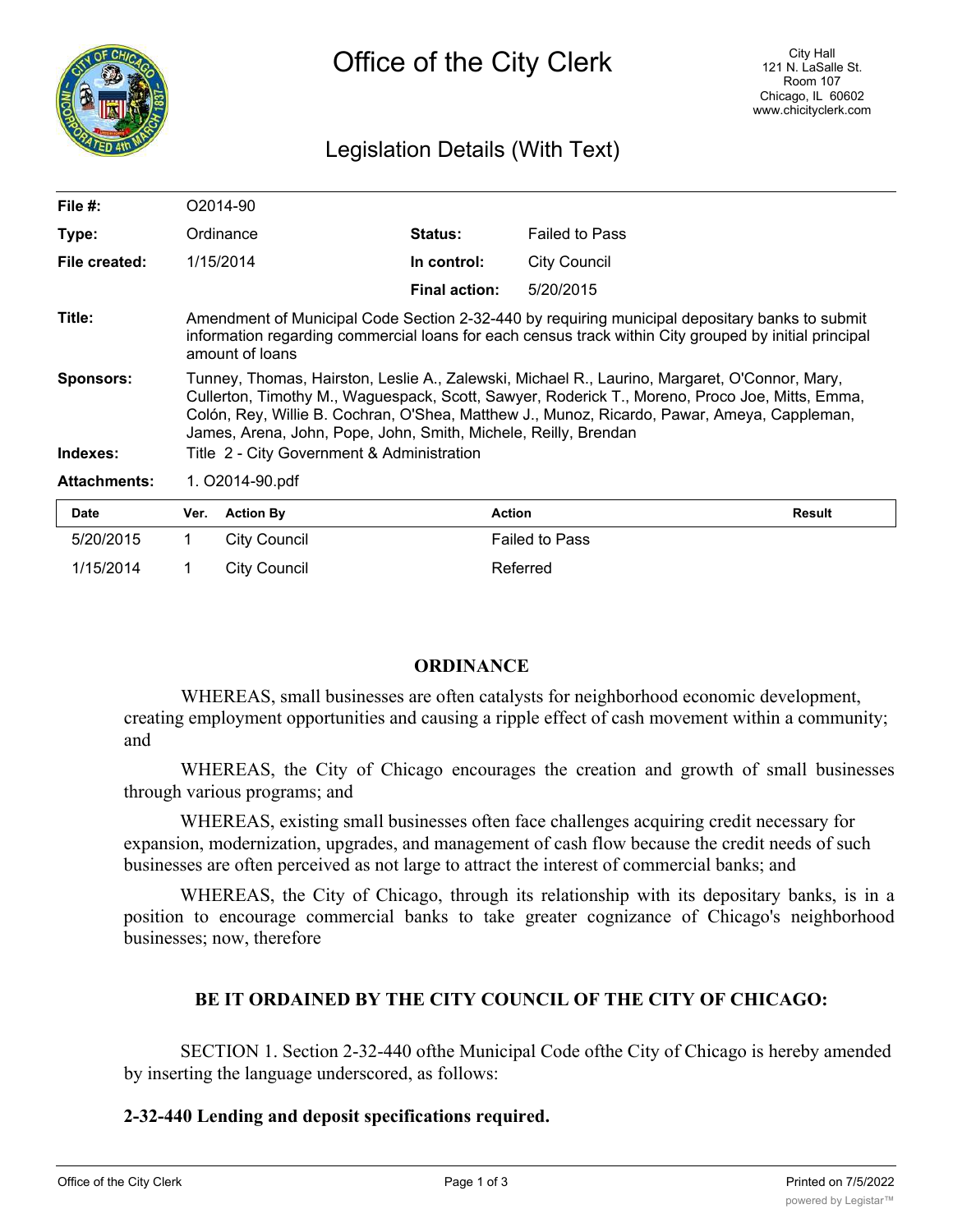With each bid for interest upon city and school funds, the comptroller shall obtain, in a form prescribed by him from each bidder, the lending and deposit information for its home office and for each branch office or facility the following information:

**\*\*\*\*\*\*\***

*(Subsections (a) and (b) of this Section are not affected by this amendment, and are not shown here for editorial convenience)*

jfi i}c  $_t = f \cdot I^J$  )|c )(C

*(c) Commercial lending information.*

1) The number and total amount of all commercial loans made within the City of Chicago;

2) The number and total amount of all commercial loans made within each census tract in the City of Chicago;

3) The number and total amount of all commercial loans made outside Chicago but limited to the six-county S.M.S.A. ;

{4} The number of all commercial loans within each census tract within the City of

Chicago, grouped according to initial principal amounts, as follows: (A) \$50.000 or less:

£B) more than \$50.000 but not exceeding \$100.000:

C) more than \$100,000 but not exceeding \$250.000;

D) more than \$250,000 but not exceeding \$500.000;

E) more than \$500.000:

(5) The number of all commercial loans within each census tract within the Citv of Chicago, grouped according to duration, as follows:

- A) under 60 days;
- B) 61 to 90 days;
- (CJ 91 days to 180 days;  $(D)$ )

181 day s to 1 year:

- E) more than 1 year but not exceeding 2 years;
- F) more than 2 years but not exceeding 3 years;
- G) more than 3 years but not exceeding 5 years:
- H) more than 5 years but not exceeding 10 years;
- (I) more than 10 years but not exceeding 20 years;
- (J) more than 20 years:

*(The remainder of (his Section is not affected by this amendment, and is not shown here for editorial convenience)*